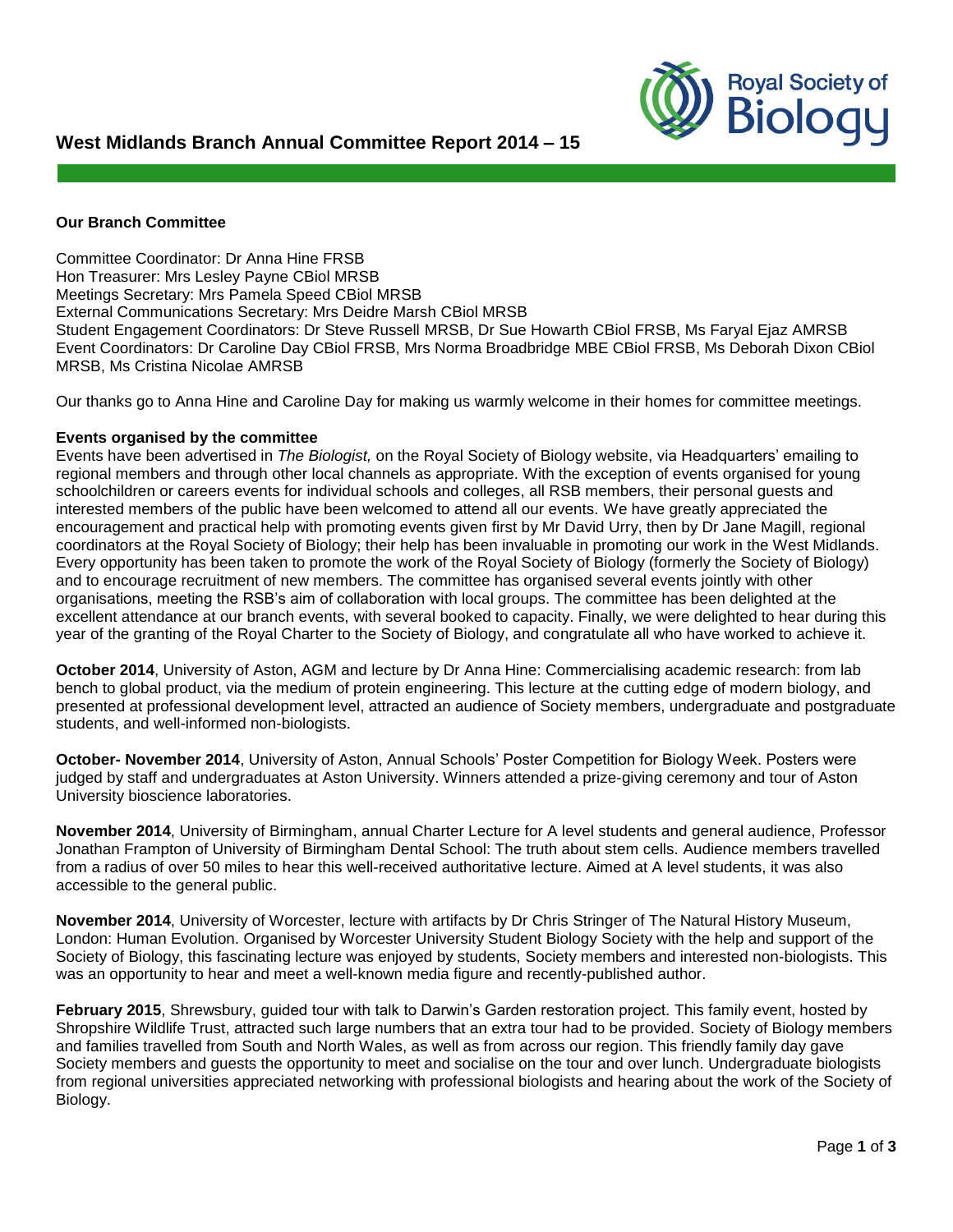## **West Midlands Branch Annual Committee Report 2014 – 15**



**February 2015**, Darwin Festival in Shrewsbury: annual Society of Biology-sponsored public engagement talk, delivered by Dr Goronwy Wynne of Society of Biology North Wales branch: Tierra del Fuego. The room at Shropshire Wildlife Trust's headquarters was packed for this popular lecture, aimed at a general interest audience. Committee members were able to tell the general public about the work of the Society of Biology. Shropshire Wildlife Trust members were particularly interested to hear about the work of the Society of Biology.

**March 2015**, Birmingham University, joint meeting with Birmingham University Alumni, lecture by Dr Alan Woollhead of Bromsgrove School: Bee-keeping. This accessible lecture was well-received by biologists and attendees from other disciplines. It gave an opportunity for Society members to meet the Birmingham University Alumni, and some current staff, and to spread awareness of the work of the Society of Biology.

**May 2015**, Birmingham University, joint meeting with Birmingham University Alumni, lecture by Professor Steve Busby: Microbiology. This up-to-date lecture held the interest of specialists and non-specialists alike, with highly topical coverage of microbial resistance issues. An opportunity to hear an authoritative figure in this field, and also for networking between the two organisations.

**October 2015**, Aston University, Annual Charter Lecture for A level students by Professor Clifford Bailey: Diabetes and Obesity: the paradox of health and wealth. The decision was made to move this annual lecture into Biology Week for this and future years and this extremely well-received lecture proved a significant contribution to the week's events. Authoritative, entertaining and fast-paced, our speaker presented new and stimulating information for everyone in his diverse audience.

**October 2015**, Aston University, Primary Schools' 'taste of university' practical science day: DNA extraction. Catching them young and enthusiastic, this hugely popular day was a big hit with pupils and their teachers. A further day event is planned for 2016.

**October to November 2015,** Aston University, Annual Schools' Poster Competition. Timed as an activity for schools to celebrate Biology Week, this competition is divided into age-appropriate biology title categories. Judging is by University of Aston undergraduates, organised by Aston staff, and competition winners will be invited to present their posters at a November award ceremony at the university.

We have offered Continuing Professional Development (CPD) certificates at events; our CPD register currently has about 30 people.

#### **Society of Biology Headquarters Events attended by Branch Members**

November 2014, London, Charles Darwin House: All Branches' Meeting and Branch Treasurer's training.

March 2015, Big Bang Fair, Birmingham.

#### **Engagement of school and college students and undergraduates**

In addition to organising branch events for young people, branch committee members have attended careers fairs at the invitation of local schools and colleges, have given talks to local school students and have supported undergraduates in arranging visiting speakers. Branch committee members have individually responded to requests for guidance on work experience and careers matters. Wherever the opportunity has arisen, BioNet membership has been promoted, the wider work of the Society of Biology, then Royal Society of Biology, has been explained, and teachers have been encouraged to consider membership. Publicity and resource material provided by RSB Headquarters has been extremely useful in all of this.

#### **Retiring committee member:**

Sincere thanks are due to Mrs Deidre Marsh CBiol MRSB for her valued contribution to the work of this branch committee.